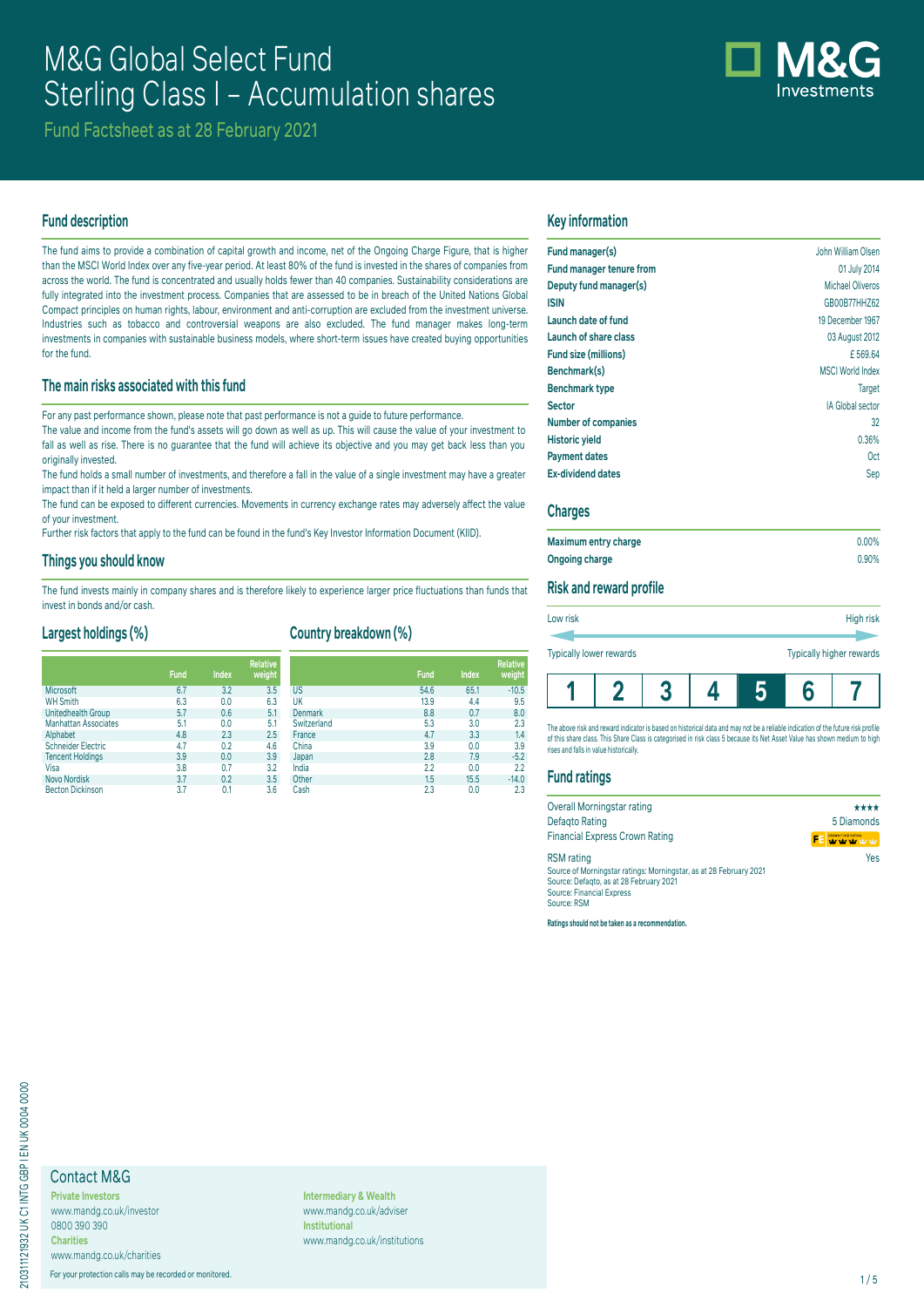# **Fund codes and charges**

|                       |              |                   |                 |                           |         |                       | <b>Minimum</b> | <b>Minimum</b> |
|-----------------------|--------------|-------------------|-----------------|---------------------------|---------|-----------------------|----------------|----------------|
|                       |              |                   |                 | <b>Share class launch</b> | Ongoing |                       | <i>initial</i> | top up         |
| Share class           | <b>ISIN</b>  | <b>Bloomberg</b>  | <b>Currency</b> | date                      | charge  | <b>Historic yield</b> | investment     | investment     |
| <b>Sterling A Acc</b> | GB0030938038 | <b>MGSINGALN</b>  | <b>GBP</b>      | 19/12/1967                | 1.30%*  |                       | £500           | £100           |
| Sterling A Inc        | GB0030937840 | <b>MGSINGI LN</b> | <b>GBP</b>      | 19/12/1967                | 1.30%*  | 1.10%                 | £500           | £100           |
| Sterling   Acc        | GB00B77HHZ62 | <b>MGGGWIA LN</b> | <b>GBP</b>      | 03/08/2012                | 0.90%   | 0.36%                 | £500,000       | £10,000        |
| Sterling I Inc        | GB00B556Q879 | <b>MGGGWII LN</b> | <b>GBP</b>      | 03/08/2012                | 0.90%   | 1.10%                 | £500,000       | £10,000        |
| <b>Sterling R Acc</b> | GB00B7D8K769 | <b>MGGGWRALN</b>  | <b>GBP</b>      | 03/08/2012                | 1.15%   | 0.16%                 | £500           | £100           |
| Sterling R Inc        | GB00B7PW5J39 | <b>MGGGWRILN</b>  | <b>GBP</b>      | 03/08/2012                | 1.15%   | 1.10%                 | £500           | £100           |
| Sterling X Acc        | GB0031956138 | <b>MGINGXALN</b>  | <b>GBP</b>      | 01/10/2002                | 1.30%*  |                       | £500           | £100           |
| Sterling X Inc        | GB0031956021 | <b>MGINGXILN</b>  | <b>GBP</b>      | 01/10/2002                | 1.30%*  | 1.10%                 | £500           | £100           |

Any organism and the man and the manual manual manual manual manual manual manual manual manual manual manual manual manual manual manual manual manual manual manual manual manual manual manual manual manual manual manual fund and share class. Please see the Important Information for Investors document and the relevant Key Investor Information Document for more information on the risks associated with this fund and which share classes are a

# **Industry breakdown (%)**

|                               | <b>Fund</b> | <b>Index</b> | <b>Relative</b><br>weight |
|-------------------------------|-------------|--------------|---------------------------|
| Information technology        | 18.3        | 21.5         | $-3.2$                    |
| <b>Health care</b>            | 16.7        | 12.4         | 4.3                       |
| Industrials                   | 16.1        | 10.3         | 5.8                       |
| <b>Financials</b>             | 15.8        | 13.6         | 2.3                       |
| <b>Communication services</b> | 10.9        | 9.1          | 1.8                       |
| Consumer staples              | 7.0         | 7.0          | 0.0                       |
| Consumer discretionary        | 6.3         | 11.8         | $-5.5$                    |
| <b>Materials</b>              | 6.0         | 4.5          | 1.4                       |
| Energy                        | 0.7         | 3.2          | $-2.5$                    |
| <b>Utilities</b>              | 0.0         | 2.8          | $-2.8$                    |
| <b>Real Estate</b>            | 0.0         | 2.6          | $-2.6$                    |
| Other                         | 0.0         | 1.1          | $-1.1$                    |
| Cash and near cash            | 2.3         | 0.0          | 2.3                       |

# **Capitalisation breakdown (%)**

|                           | <b>Fund</b> | <b>Index</b> | <b>Relative</b><br>weight |
|---------------------------|-------------|--------------|---------------------------|
| Mega cap (> \$50bn)       | 52.2        | 64.0         | $-11.8$                   |
| Large cap (\$10 - \$50bn) | 26.3        | 31.8         | $-5.5$                    |
| Mid cap (\$2 - \$10bn)    | 18.8        | 4.2          | 14.6                      |
| Small cap (< \$2bn)       | 0.4         | 0.0          | 0.4                       |
| Cash                      | 2.3         | 0.0          | 2.3                       |

# **Single year performance (5 years)**

| <b>From</b>                    | 01/03/20 | 01/03/19 | 01/03/18 | 01/03/17 | 01/03/16 |
|--------------------------------|----------|----------|----------|----------|----------|
| To                             | 28/02/21 | 29/02/20 | 28/02/19 | 28/02/18 | 28/02/17 |
| Sterling   Accumulation        | $19.4\%$ | $11.6\%$ | 4.3%     | 4.7%     | 33.2%    |
| <b>Benchmark</b>               | 18.8%    | 9.6%     | 4.6%     | 6.6%     | 36.6%    |
| Annual performance 2020 : 9.9% |          |          |          |          |          |

# **Performance over 5 years**



#### **Past performance is not a guide to future performance.**

**Performance comparison:** The benchmark is a target which the fund seeks to outperform. The index has been chosen as the fund's benchmark as it best reflects the scope of the fund's investment policy. The benchmark is used solely to measure the fund's performance and does not constrain the fund's portfolio construction.

The fund is actively managed. The fund manager has complete freedom in choosing which investments to buy, hold and sell in the fund. The fund's holdings may deviate significantly from the benchmark's constituents.

**Source: Morningstar, Inc and M&G, as at 28 February 2021.** Returns are calculated on a price to price basis with income reinvested. Benchmark returns stated in GBP terms.

Performance charts © 2021 Morningstar Inc., All Rights Reserved. The information contained within: (1) is proprietary to Morningstar and/or its content providers; (2) may not be copied or distributed; and (3) is not warranted to be accurate, complete or timely. Neither Morningstar nor its content providers are responsible for any damages or losses arising from any use of this information.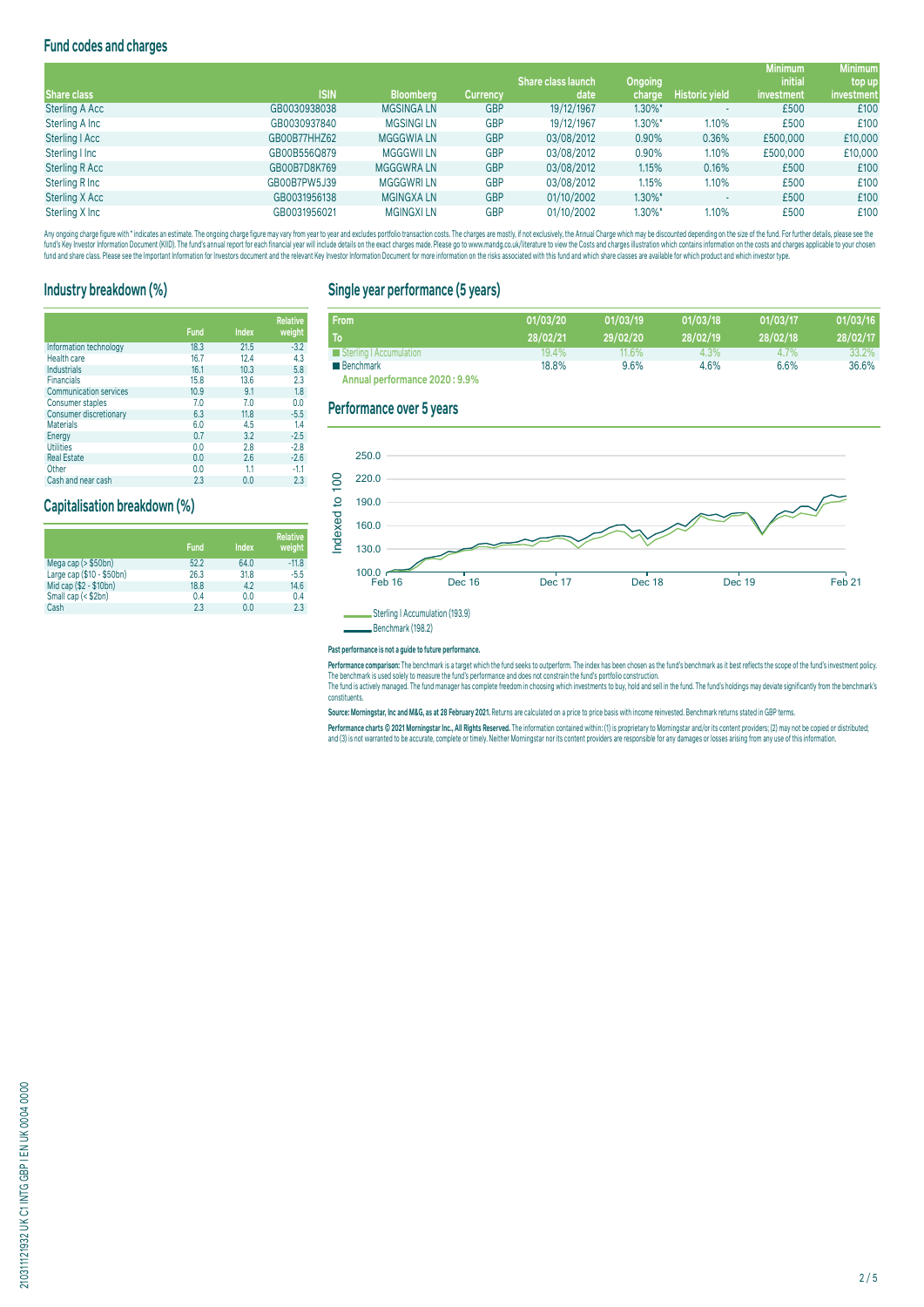# **Approach to responsible investment**

|                                              | Yes | <b>No</b> | N/A |
|----------------------------------------------|-----|-----------|-----|
| <b>ESG</b> integration                       |     |           |     |
| <b>Additional ESG specifications</b>         |     |           |     |
| Impact                                       |     |           |     |
| <b>Sustainable</b>                           |     |           |     |
| <b>Positive ESG Tilt</b>                     |     |           |     |
| <b>Exclusions</b>                            |     |           |     |
| Cluster munitions & anti personnel landmines |     |           |     |
| Other exclusions or restrictions             |     |           |     |
| <b>Voting</b>                                |     |           |     |
| Engagement                                   |     |           |     |

Please see glossary for further explanation of these terms.

### **ESG Range Glossary**

**Additional ESG specifications:** In the context of M&G, these are funds managed with an explicit ESG objective, outcome or in accordance with specific ESG criteria, and will have a number of minimum exclusions in place.

**Controversial weapons:** refers to chemical and biological weapons, white phosphorus, weapons and armour made from depleted uranium, nuclear weapons and nuclear weapons outside the Nuclear Non-Proliferation Treaty. **Conventional oil and gas:** conventional oil and gas production – deepwater, shallow water and other onshore/offshore. **Engagement:** Interaction with company management on various financial and non-financial, including ESG, issues.<br>Engagement allows investors to better understand how a company is undertaking its operations and how it is in with its stakeholders, as well as advising on and influencing company behaviour and disclosures where appropriate. **ESG integration:** describes the explicit and systematic inclusion of Environmental, Social and Governance factors in<br>investment analysis and investment decisions. It underpins a responsible investment approach, and allows manage risk and generate sustainable, long-term returns.

Exclusions: the exclusion or restriction of investments based on the sector in which they operate or for other specific criteria,<br>i.e. they are deemed to be in breach of the United Nations Global Compact principles on huma environment and anti-corruption.

**GMO:** genetically modified crops.

# **\*Other exclusions or restrictions**

|  | This fund excludes: |  |  |
|--|---------------------|--|--|
|  |                     |  |  |

- Controversial weapons **Tobacco**
- UN Global Compact companies deemed to be in
- breach

\*Thresholds may apply

**Impact:** investment with the purpose of generating a measurable social or environmental return, alongside a financial return. **Positive ESG Tilt:** an approach to responsible investment whereby the portfolio is tilted towards companies or issuers with better ESG characteristics as a result of excluding companies or issuers with poorer ESG characteristics.<br>**Sustainable:** one or more components may apply: The investment universe is driven by sustainability-themed consider

which might include climate change mitigation, pollution prevention, sustainability solutions (environmental, social) and approaches that address one or more of the UN Sustainable Development Goals (SDGs); there is a clear ambition, supported by explicit targets, to drive sustainability across the portfolio; an investment approach that selects companies/issuers with strong ESG credentials.

**Tobacco:** understood as those companies whose business models are based on the production, trading and distribution of tobacco.

**Unconventional oil and gas:** oil sands (production), shale oil, shale gas and arctic drilling.

**voting:** as the partial owners of a company, snareholders have the right to vote on resolutions put forward at a company's<br>annual general meeting. These resolutions include the re-election of directors, executive remunera strategy, among others, and may include resolutions put forward by shareholders. **Weapons:** refers to systems, components, and support systems and services.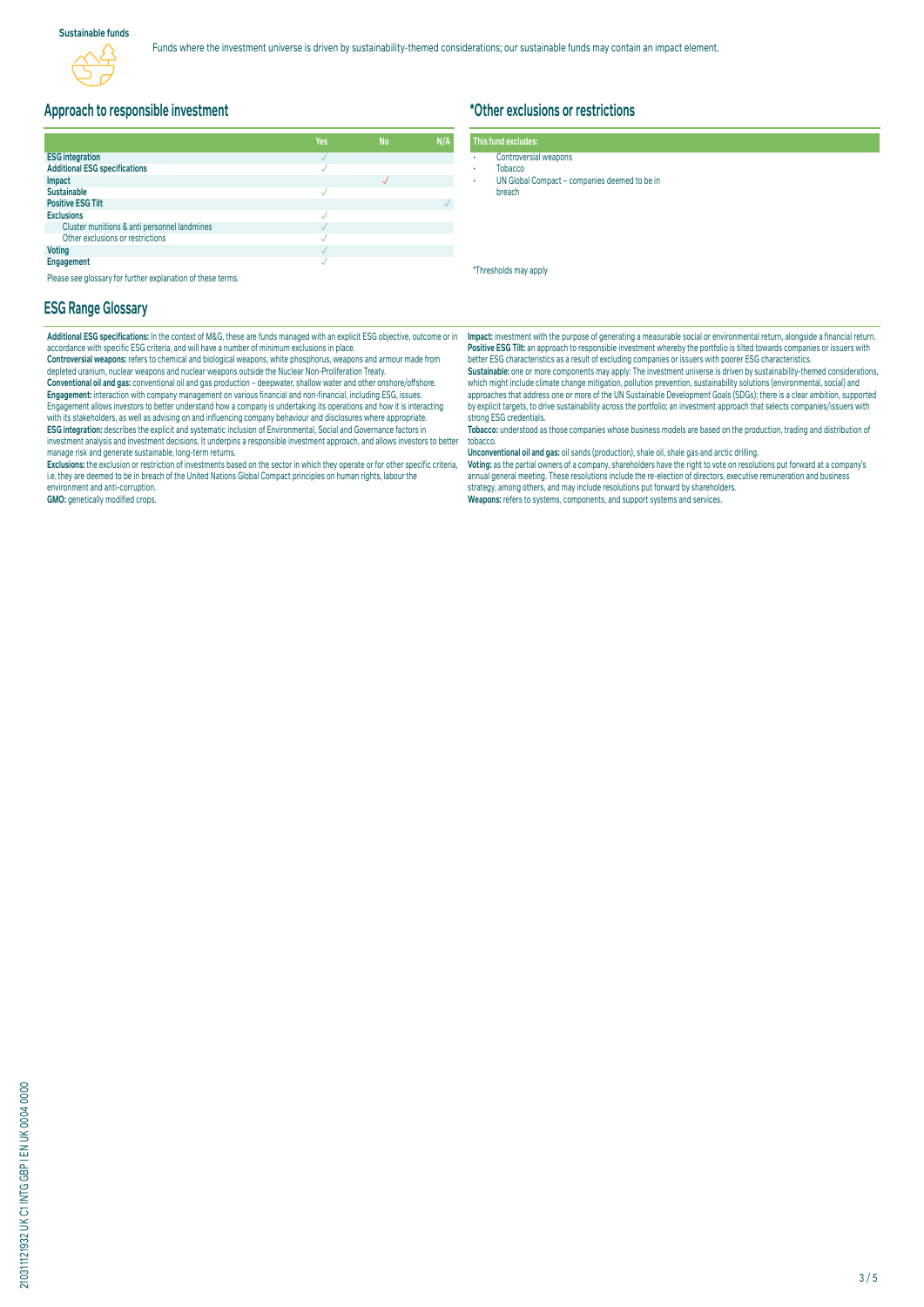Benchmark: On 30 September 2008, 01 January 2012 and 01 January 2016, the tund's benchmark changed.<br>Past performance shown from 01 November 2013 to 31 December 2015 is the MSCI All Country World Index. Past performance sho

The M&G Global Select Fund is a sub-fund of M&G Investment Funds (1).

The Morningstar Overall Rating based on the fund's Sterling Class I shares. Copyright © 2021 Morningstar UK Limited. All Rights Reserved. Ratings should not be taken as recommendation.

This financial promotion is issued by M&G Securities Limited which is authorised and regulated by the Financial Conduct Authority in the UK and provides ISAs and other investment products. The company's registered office i

210311121932 UK C1 INTG GBP I EN UK 0004 0000 210311121932 UK C1 INTG GBP I EN UK 0004 0000